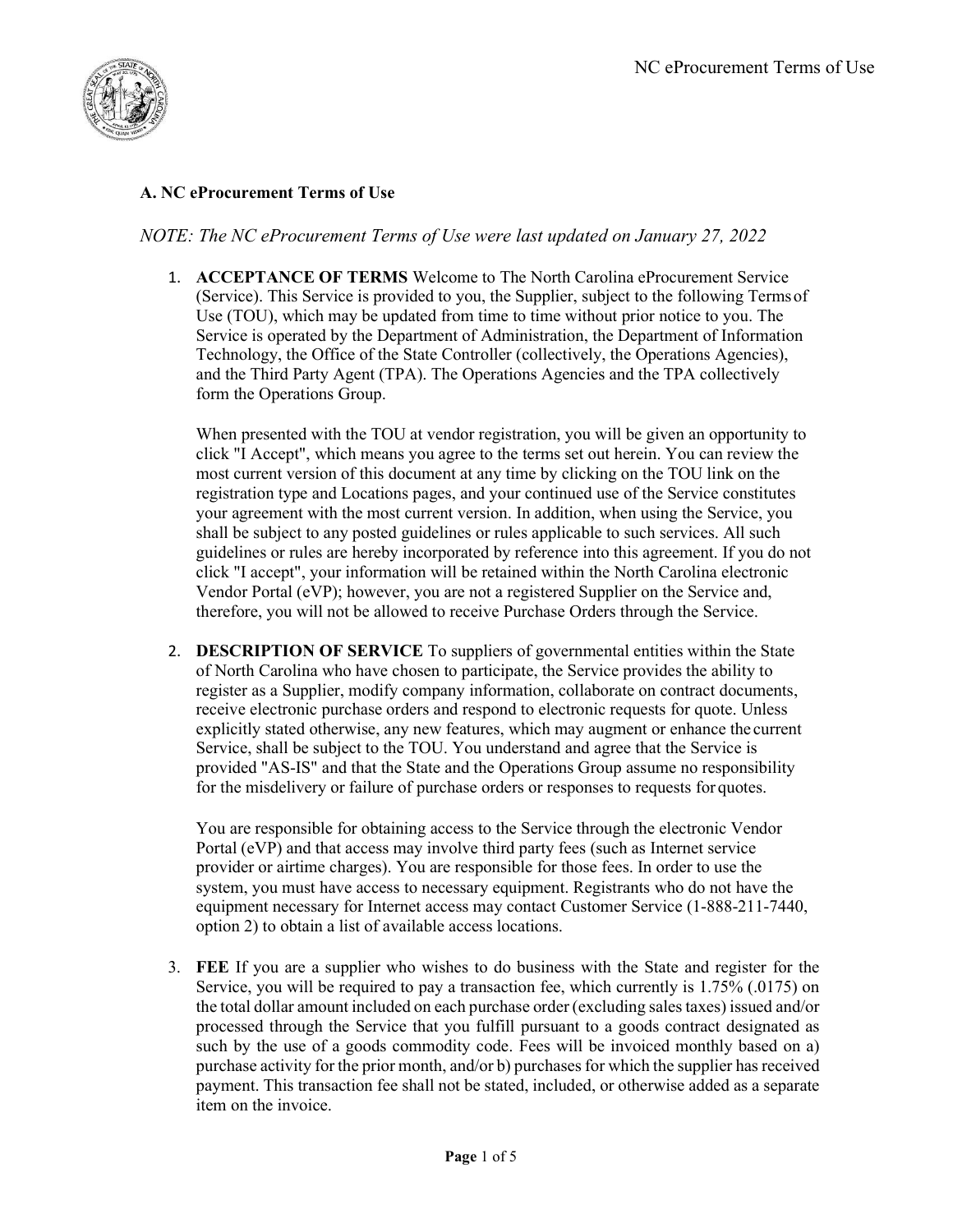

Payment of the transaction fee by the Supplier/Vendor is due to the account designated by the State within thirty (30) days after receipt of the invoice for the transaction fee. Payment due shall be for all portions of the invoice not timely disputed in writing. If payment of the transaction fee is not received by the State within this payment period, it shall be considered a material breach of these terms. Pursuant to North Carolina General Statute 147-86.23, the Service will charge interest and late payment penalties on past due balances. Interest shall be charged at the rate set by the Secretary of Revenue pursuant to N.C.G.S. §105- 241.21 as of date the balances are past due. The late-payment penalty will be ten percent (10%) of the account receivable.

4. YOUR OBLIGATIONS In consideration of your use of the Service, you agree to: (i) provide true, accurate, current and complete information about yourself as prompted by the eVP service's registration form (such information being the "Registration Data") and (ii) maintain and promptly update the Registration Data to keep it true, accurate, current and complete. If you provide any information that is untrue, inaccurate or incomplete, or fail to maintain or update such Data, or the Operations Group has reasonable grounds to suspect that such information is untrue, inaccurate, not current or incomplete, the Operations Group has the right to suspend or terminate your account and refuse any and all current or future use of the Service, or any portion thereof. You will be responsible for all errors, miscommunications and other consequences due to inaccurate, outdated or incomplete Registration Data.

You will receive a password and account designation to use the Service upon completing the eVP service's registration process. You are responsible for maintaining the confidentiality of the password and account, and are fully responsible for all activities associated with use of your password or account. You agree to (i) immediately notify Customer Service of any unauthorized use of your password or account, or of any other breach of security, and (ii) ensure that you exit from your account at the end of each session. You are entirely responsible for all content that is uploaded, posted, emailed, transmitted or otherwise made available to the State through the Service using your password or account. Payment by some agencies may be made by procurement card and it shall be accepted by you for payment if you accept that card (Visa, MasterCard, etc.) from other customers for similar transactions. If payment is made by procurement card, then payment may be processed immediately by you. The State and the Operations Group shall not be liable for any loss or damage arising from your failure to comply with this Section 4.

- 5. CUSTOMER SUPPORT The TPA shall provide customer service to you sufficient for questions involving use of the Service and for inquiries relating to the operation and hosting of the Service during the hours of 7:30 AM Eastern Standard Time and 5:00 PM Eastern Standard Time. The following support services will be included: (i) a customer service telephone number (1-888-211-7440, option 2); (ii) a customer service email address (vendor $(\partial_{\Omega} n c.gov)$ ; and (iii) an online training feature to instruct you on conducting procurement through the Service (http://eprocurement.nc.gov).
- 6. NORTH CAROLINA GENERAL TERMS AND CONDITIONS Your agreement to the NC eProcurement Terms of Use includes acceptance of the North Carolina General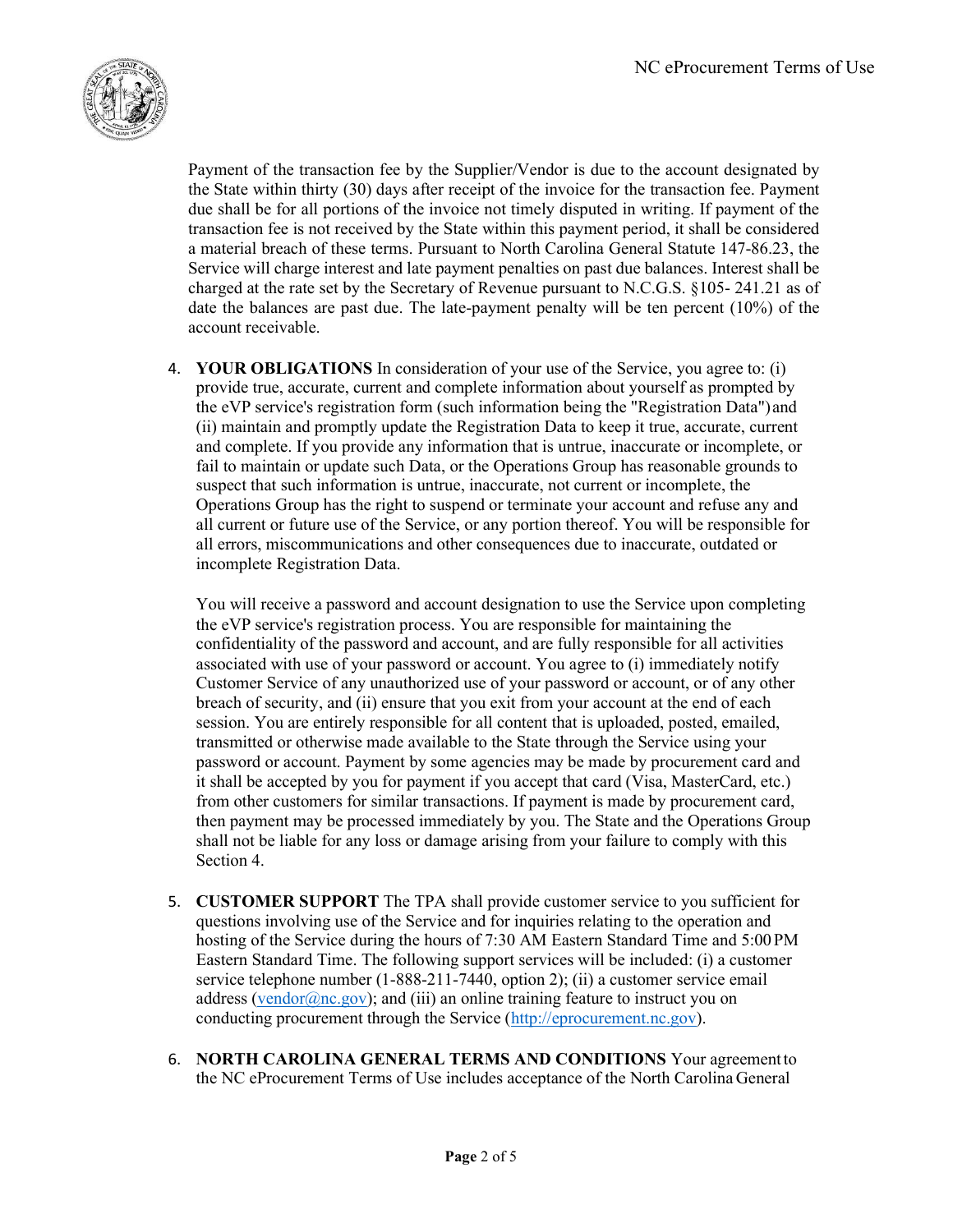

Terms and Conditions (https://files.nc.gov/ncdoa/pandc/OnlineForms/Form\_North-Carolina-General-Terms-and-Conditions\_11.2021.pdf).

- 7. THE NORTH CAROLINA PUBLIC RECORDS ACT Any information provided to the Service is subject to the conditions set forth in the North Carolina Public Records Act, Chapter 132 of the North Carolina General Statutes. The North Carolina Public Records Act Ch. 132 of the North Carolina General Statutes may be accessed under the Statutes portion of the General Assembly Home Page at: http://www.ncga.state.nc.us/.
- 8. ePROCUREMENT SERVICE PRIVACY POLICY Registration Data and certain other information about you are subject to our Privacy Policy. For more information, see our full privacy policy at the bottom of the eVP website (http://vendor.ncgov.com).
- 9. QUESTIONS, DISPUTES AND EXTENSIONS Pursuant to the North Carolina Electronic Procurement Terms and Conditions, which you accept as part of your registration process, questions and disputes relating to the accuracy of your transaction fee invoice or requests for an extension to the invoice due date must be submitted via email or fax or by a verbal request to a Help Desk representative of NC eProcurement. Questions, disputes and/or extensions regarding your transaction fee invoice shall be submitted within 30 days of the date of the invoice. Your request shall include the Invoice number, PO number, dollar amount billed, and any other information needed to support your question or dispute. Once the Service has made a determination and closed a dispute, payment for all disputed fee amounts still due, if any, must be made within 30 days of the date the dispute is closed. No interest shall be charged on disputed and overdue fee amounts to the extent that the Service agrees to reduce or adjust the fees charged. Otherwise, disputed fees will bear interest from the original due date.
- 10. MODIFICATIONS TO SERVICE The Operations Group reserves the right at any time to modify the Service with or without notice. You agree that the Operations Group and its TPA shall not be liable to you or to any third party for any modification or suspension of the Service.
- 11. TERM AND TERMINATION Once you have accepted the TOU, an agreement has been created between you and the Operations Agencies for use of the Service. You are bound by the terms of the TOU which you accepted at vendor registration, until such time as you terminate your agreement with the Operations Agencies by submitting a written request via email, fax or through our on-line system and receive confirmation from the Operations Agencies. You agree that the Operations Agencies, at their sole discretion, may terminate your password, account (or any part thereof) or use of the Service, and remove and discard any content within the Service, for any reason, including, without limitation, lack of use, failure to pay overdue amounts or if the Operations Agencies reasonably believe that you have violated or acted inconsistently with the TOU. You agree that any termination of your access to the Service under any provision of this TOU may be effected without prior notice, and acknowledge and agree that the Operations Agencies may immediately deactivate or delete your account and all related information and files in your account and/or bar any further access to such files or the Service. Further, you agree that the Operations Agencies or its TPA shall not be liable to you or any third-party for any termination of your access to the Service.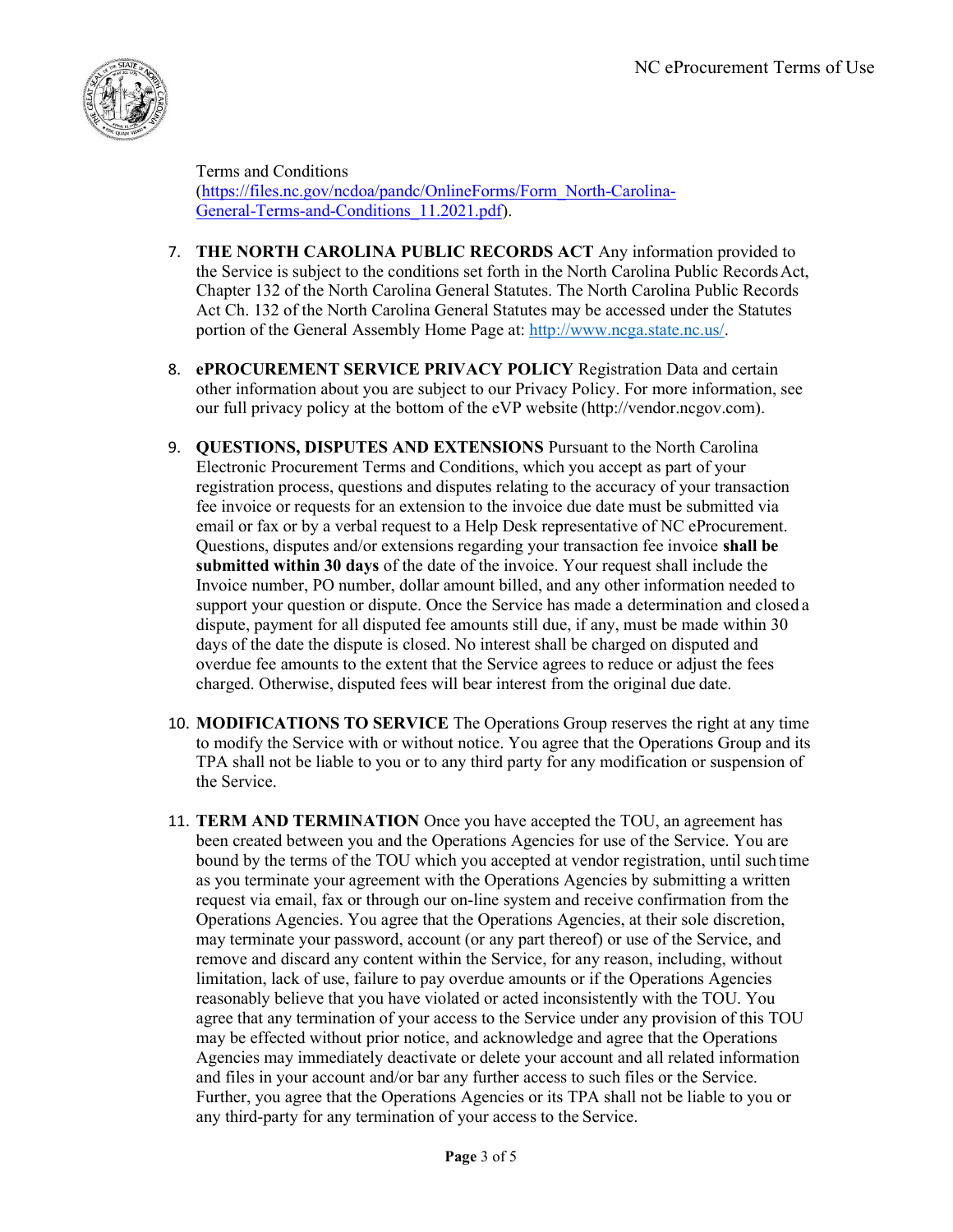

- 12. OUTAGE POLICY The Operations Group's highest priority is to ensure that the Service is available. However, we may experience website outages where the Service cannot be accessed. The Operations Group will use reasonable efforts to make the Service available, except for downtime for scheduled and unscheduled maintenance, and will promptly investigate any technical problems that you report to us.
- 13. INDEMNITY You the Supplier, at no additional cost to the State, agree to indemnify, defend, and hold the State, its officers, employees, and agents (including the TPA) involved, directly or indirectly, in the delivery and operation of the Service, harmless from any and all liabilities and expenses, including, without limitation, attorney's fees, expenses, costs, judgments, settlements, contract losses, or other costs arising out of or relating to (i) Supplier's misuse or modification of the Service, the State sites or the State Developed Deliverables; (ii) the Supplier's distribution, marketing or use for the benefit of parties other than Supplier of the Service, the State sites or the State Developed Deliverables; (iii) Product information, direction, specification or materials provided by Supplier; (iv) Supplier's transactions with Buyers, including its fulfillment, or failure to fulfill Products; and (v) Supplier's breach of any of its representations, warranties, promises or obligations under this agreement. The foregoing indemnity is conditioned upon: reasonably prompt written notice by the State of any claim, action or demand for which indemnity is claimed.

## 14. DISCLAIMER OF WARRANTIES You expressly understand and agree that:

- a. Your use of the Service is at your sole risk. The Service is provided on an "as is" and "as available" basis. The State expressly disclaims all warranties of any kind.
- b. The State makes no warranty that  $(1)$  the Service will meet your requirements; or  $(2)$ the Service will be uninterrupted, timely, or error-free.
- c. Any material downloaded or otherwise obtained through the use of the Service is done at your own discretion and risk and you shall be solely responsible for any damage to your computer system or loss of data that results from the download of any such material.
- d. No advice or information, whether oral or written, obtained by you from the Service shall create any warranty not expressly stated in the TOU.
- 15. LIMITATION OF LIABILITY You expressly understand and agree that the State, including its officers, employees, and agents (including the TPA) involved, directly or indirectly, in the delivery and operation of the Service, shall not be liable for any direct, indirect, incidental, special, consequential or exemplary damages, including but not limited to, damages for loss of profits, goodwill, use, data or other intangible losses (even if the State has been advised of the possibility of such damages), resulting from: (i) the use or the inability to use the Service; (ii) unauthorized access to or alteration of your transmissions or data; (iii) statements or conduct of any third party on the Service; or (iv) any other matter relating to the Service.
- 16. APPLICABLE LAW By visiting the North Carolina eProcurement Service website or the eVP, you agree that the laws of the State of North Carolina, without regard to principles of conflict of laws, will govern these Terms of Use and any dispute of any sort that might arise between you and the State or its third party agents. Any action to